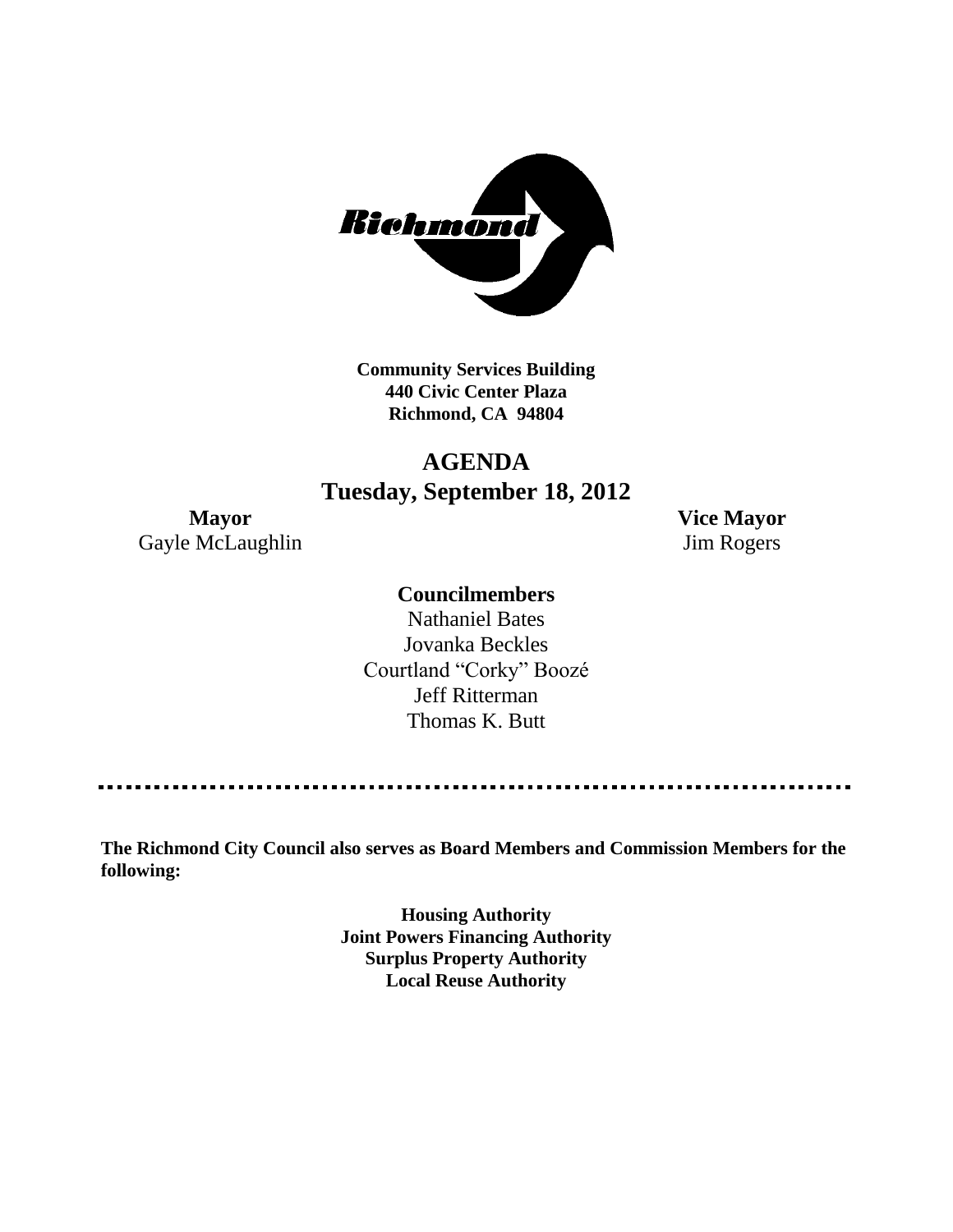# **MEETING PROCEDURES**

The City of Richmond encourages community participation at its City Council meetings and has established procedures that are intended to accommodate public input in a timely and time-sensitive way. As a courtesy to all members of the public who wish to participate in City Council meetings, please observe the following procedures:

**PUBLIC COMMENT ON AGENDA ITEMS:** Anyone who desires to address the City Council on items appearing on the agenda must complete and file a pink speaker's card with the City Clerk **prior** to the City Council's consideration of the item. Once the City Clerk has announced the item and discussion has commenced, no person shall be permitted to speak on the item other than those persons who have submitted their names to the City Clerk. Your name will be called when the item is announced for discussion. **Each speaker will be allowed TWO (2) MINUTES to address the City Council on NON-PUBLIC HEARING items listed on the agenda.**

**OPEN FORUM FOR PUBLIC COMMENT:** Individuals who would like to address the City Council on matters not listed on the agenda or on **Presentations, Proclamations and Commendations, Report from the City Attorney, or Reports of Officers** may do so under Open Forum. All speakers must complete and file a pink speaker's card with the City Clerk **prior** to the commencement of Open Forum. **The amount of time allotted to individual speakers shall be determined based on the number of persons requesting to speak during this item. The time allocation for each speaker will be as follows: 15 or fewer speakers, a maximum of 2 minutes; 16 to 24 speakers, a maximum of 1 and one-half minutes; and 25 or more speakers, a maximum of 1 minute.**

#### **SPEAKERS ARE REQUESTED TO OCCUPY THE RESERVED SEATS IN THE FRONT ROW BEHIND THE SPEAKER'S PODIUM AS THEIR NAME IS ANNOUNCED BY THE CITY CLERK.**

**CONSENT CALENDAR:** Consent Calendar items are considered routine and will be enacted, approved or adopted by one motion unless a request for removal for discussion or explanation is received from the audience or the City Council. A member of the audience requesting to remove an item from the Consent Calendar must complete and file a speaker's card with the City Clerk **prior to the City Council's consideration of Agenda Review.** An item removed from the Consent Calendar may be placed anywhere on the agenda following the City Council's agenda review.

Any law enforcement officer on duty or whose service is commanded by the presiding officer shall be Sergeant-at-Arms of the Council meetings. He/she, or they, shall carry out all orders and instructions given by the presiding officer for the purpose of maintaining order and decorum at the Council meetings (City Council Rules of Procedure and Order Section III F, RMC Section 2.12.030).

**\*\*\*\*\*\*\*\*\*\*\*\*\*\*\*\*\*\*\*\*\*\*\*\*\*\*\*\*\*\*\*\*\*\*\*\*\*\*\*\*\*\*\*\*\*\*\*\*\*\*\*\*\*\*\*\*\*\***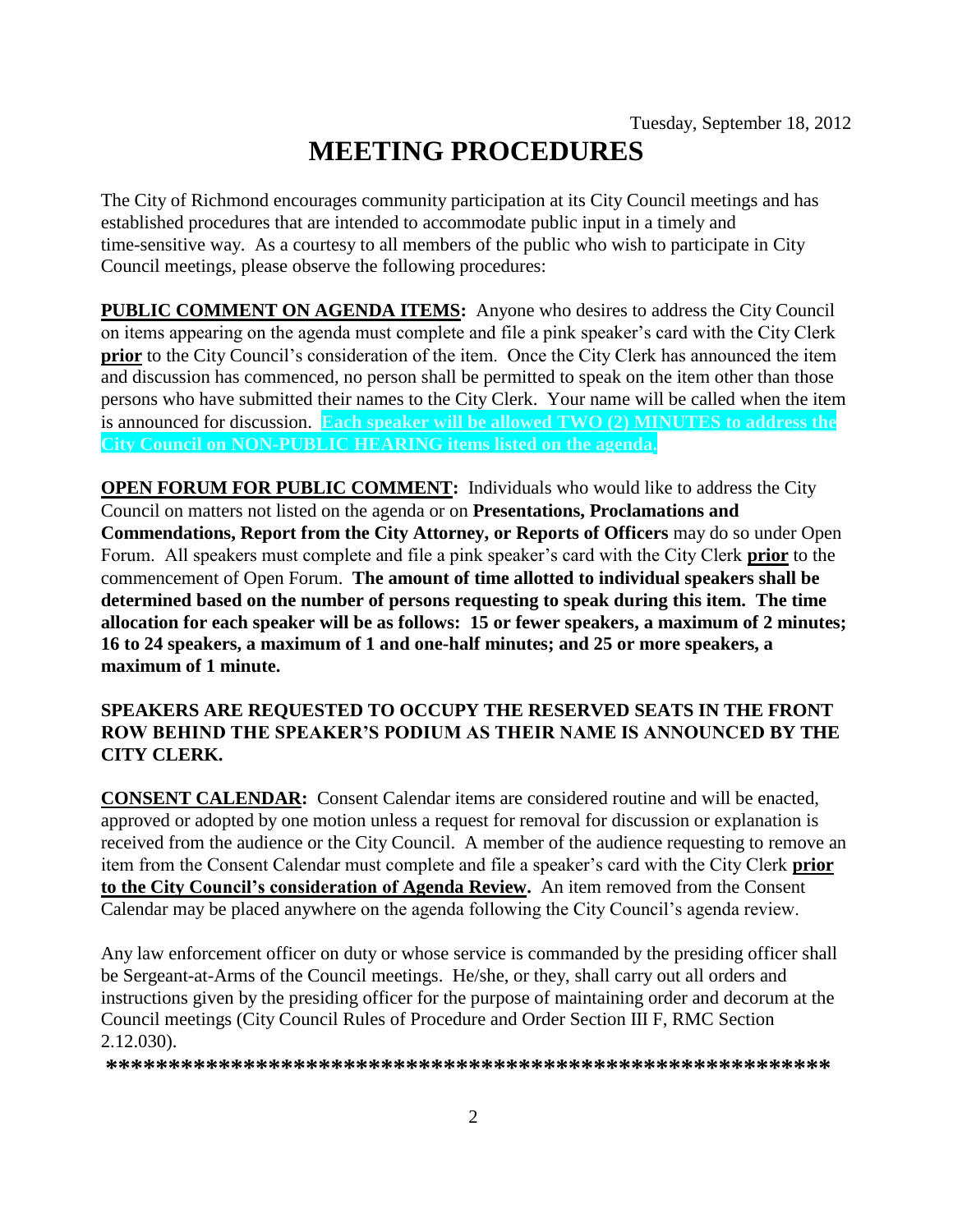# **EVENING OPEN SESSION**

#### 5:00 p.m.

#### **A. ROLL CALL**

#### **B. PUBLIC COMMENT**

#### **C. ADJOURN TO CLOSED SESSION**

# **CLOSED SESSION**

Shimada Room of the Community Services Building

#### **A. CITY COUNCIL**

**A-1.** CONFERENCE WITH LEGAL COUNSEL - EXISTING LITIGATION (Subdivision [a] of Government Code Section 54956.9):

Jenkins vs. City of Richmond

Settlement between various State Attorneys General and GE Funding Capital Market Services, Inc.

**A-2.** CONFERENCE WITH LEGAL COUNSEL - ANTICIPATED LITIGATION (Initiation of litigation pursuant to Subdivision (c) of Government Code Section 54956.9):

Initiation of Litigation (One Case)

#### **A-3.** CONFERENCE WITH REAL PROPERTY NEGOTIATOR (Government Code Section 54956.8):

Property: Port of Richmond Agency negotiators: Port of Richmond Negotiating parties: AWC Under negotiation: Price and terms of payment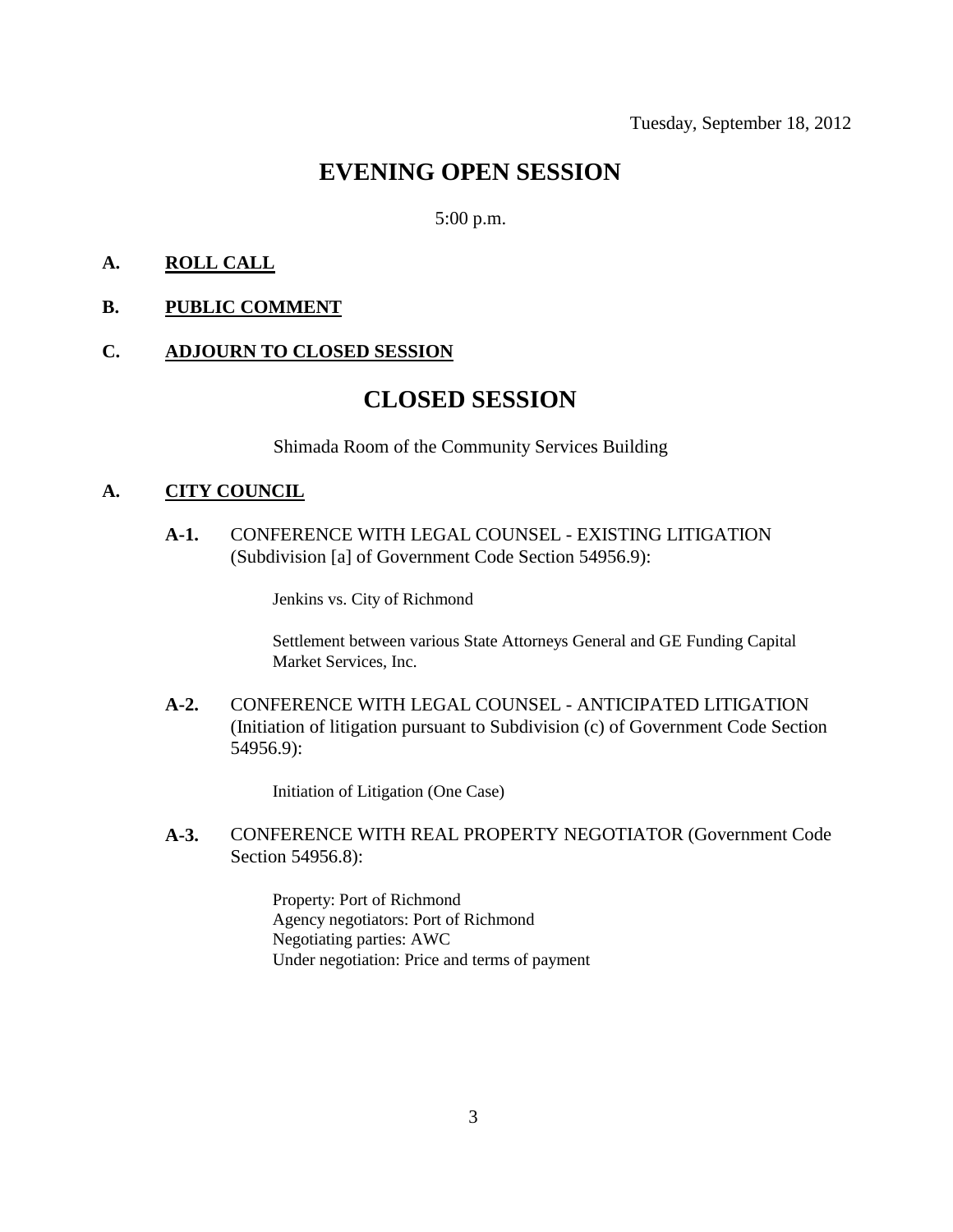# **MEETING OF THE RICHMOND CITY COUNCIL**

6:30 p.m.

- **A. PLEDGE TO THE FLAG**
- **B. ROLL CALL**
- **C. READING OF THE CODE OF ETHICS**
- **D. STATEMENT OF CONFLICT OF INTEREST**
- **E. AGENDA REVIEW**
- **F. OPEN FORUM FOR PUBLIC COMMENT**

#### **G. PRESENTATIONS, PROCLAMATIONS, AND COMMENDATIONS**

**G-1.** WELCOME and introduce delegates from Zhoushan, China as part of the Sister City relationship between Zhoushan, China and Richmond, California - Councilmember Bates (620-6743) and Mayor McLaughlin (620-6503).

#### **H. REPORT FROM THE CITY ATTORNEY OF FINAL DECISIONS MADE AND NON-CONFIDENTIAL DISCUSSIONS HELD DURING CLOSED SESSION**

#### **I. CITY COUNCIL CONSENT CALENDAR**

- **I-1.** APPROVE an agreement with Gordon & Rees, Attorneys for legal services associated with the City's Wastewater Operations (as contracted by Veolia Water North America), and the legal review of documents regarding the Sludge Ponds Lease Agreement with West County Wastewater District, for an amount not to exceed \$75,000 and for a term extending to December 31, 2013 - (Alan Wolken/Mary Phelps 621-1269).
- **I-2.** APPROVE a contract with the Mirarchi Management Group for the "Reset the Clock" comprehensive police management training in an amount not to exceed \$11,575.25 for two eight-hour training presentations - Police Department (Chief Chris Magnus 621-1802).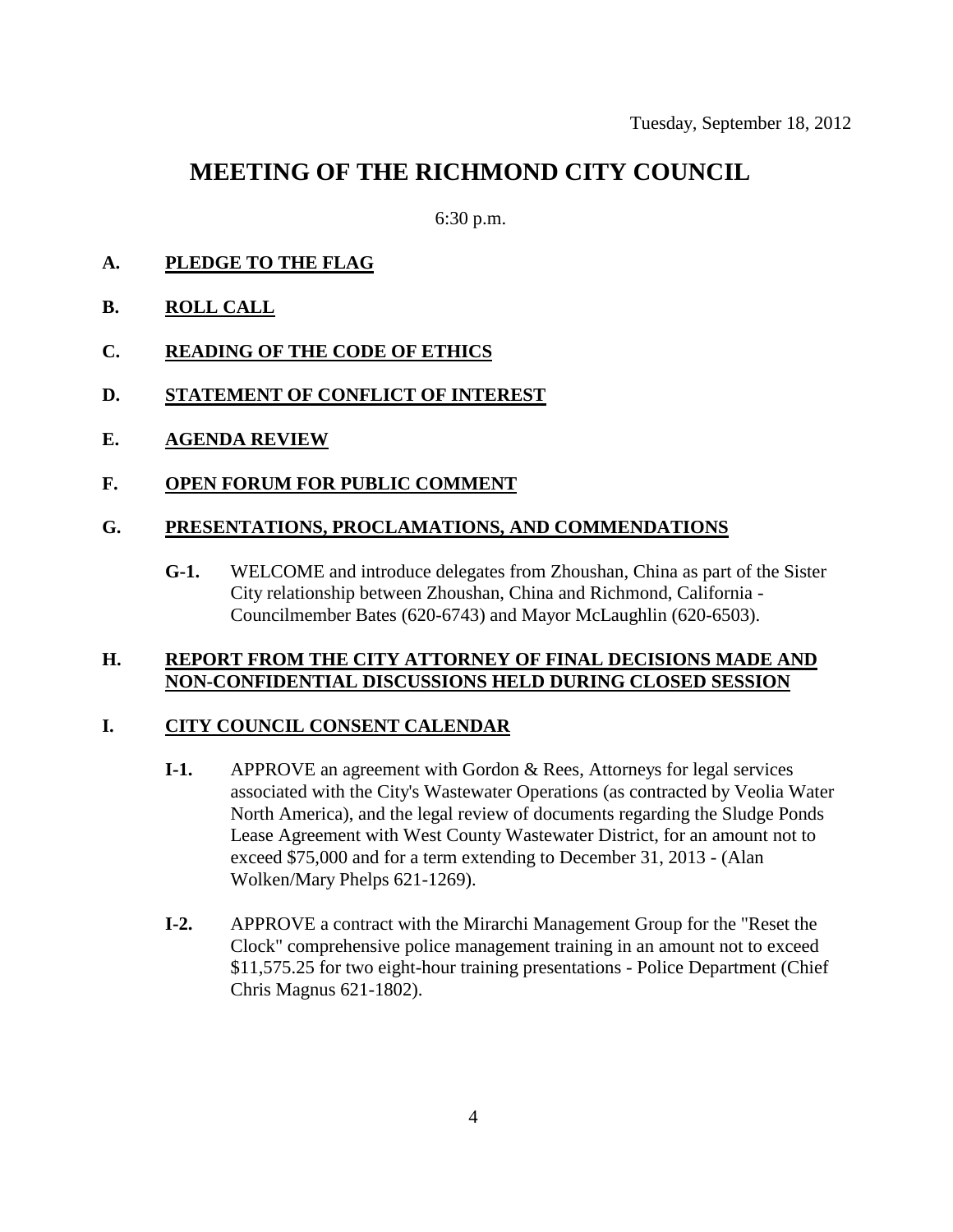- **I-3.** ADOPT an ordinance (second reading) amending Richmond Municipal Code Chapter 11.76 (Vehicle Abatement) relating to abandoned, wrecked, dismantled, or inoperable vehicles - Councilmembers Bates (620-6743) and Boozé (620- 6593).
- **I-4.** APPROVE a contract amendment with DP Security, LLC (DP Security), adding an amount not to exceed \$425,000 to provide security services at 440 Civic Center Plaza and 450 Civic Center Plaza for a term extending to June 30, 2013 - City Manager's Office (Bill Lindsay 620-6512).
- **I-5.** APPROVE the following appointment and reappointments: Library Commission: Ron Shoop, incumbent, term expiring July 1, 2015; Richmond Housing Advisory Commission: Delores Johnson, term expiring September 18, 2014; Demetria Saunders, incumbent, term expiring May 19, 2015 - Mayor McLaughlin (620- 6502).
- **I-6.** ADOPT a resolution calling for action to reduce chronic absenteeism in our nation's schools - Mayor McLaughlin (620-6503).
- **I-7.** REVIEW and APPROVE the revised Fiscal Year 2012-13 General Fund Budget - Finance Department (James Goins 620-6740). This item was continued from the September 11, 2012, meeting.
- **I-8.** APPROVE a project to install three wayside horns at the railroad crossing at 34th Street near Regatta Boulevard and ACCEPT funding in the amount of \$37,500 from Richmond Pacific Railroad to match funding provided by the City of Richmond to complete this project - City Manager's Office (Bill Lindsay 620- 6512).

## **J. RESOLUTIONS**

**J-1.** ADOPT a resolution supporting Proposition 37, "The California Right to Know Genetically Engineered Food Act" for the November 2012 election - Mayor McLaughlin (620-6503) and Councilmember Ritterman (620-6636).

#### **K. ORDINANCES**

**K-1.** INTRODUCE an ordinance (first reading) setting the tax rate for the Tax Override Pension Fund for Fiscal Year 2012-13 at 0.14% – Finance Department (James Goins/Antonio Banuelos 620-6741).